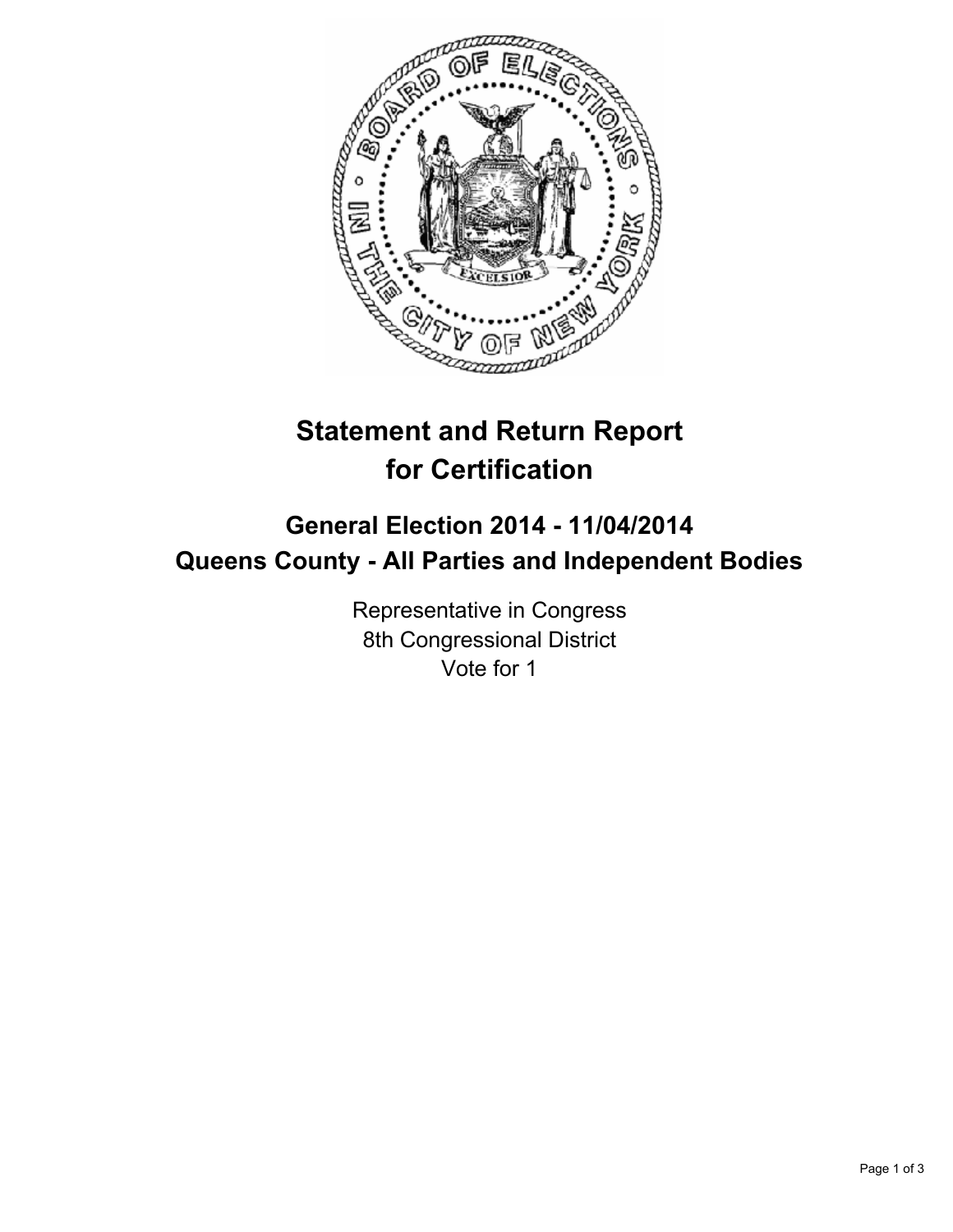

#### **Assembly District 23**

| <b>PUBLIC COUNTER</b>                                    | 5,738 |
|----------------------------------------------------------|-------|
| <b>EMERGENCY</b>                                         | 1     |
| ABSENTEE/MILITARY                                        | 167   |
| <b>FEDERAL</b>                                           | 15    |
| <b>SPECIAL PRESIDENTIAL</b>                              | 0     |
| <b>AFFIDAVIT</b>                                         | 53    |
| <b>Total Ballots</b>                                     | 5,974 |
| Less - Inapplicable Federal/Special Presidential Ballots | 0     |
| <b>Total Applicable Ballots</b>                          | 5,974 |
| HAKEEM S. JEFFRIES (DEMOCRATIC)                          | 2,514 |
| ALAN BELLONE (CONSERVATIVE)                              | 1,518 |
| HAKEEM S. JEFFRIES (WORKING FAMILIES)                    | 201   |
| ANTHONY MICHAEL SPERO (WRITE-IN)                         | 1     |
| MICHAEL M MOSSA (WRITE-IN)                               | 1     |
| UNATTRIBUTABLE WRITE-IN (WRITE-IN)                       | 2     |
| <b>Total Votes</b>                                       | 4,237 |
| Unrecorded                                               | 1,737 |

### **Assembly District 38**

| PUBLIC COUNTER                                           | 23 |
|----------------------------------------------------------|----|
| <b>EMERGENCY</b>                                         | 0  |
| ABSENTEE/MILITARY                                        | 0  |
| <b>FEDERAL</b>                                           | 0  |
| SPECIAL PRESIDENTIAL                                     | 0  |
| AFFIDAVIT                                                | 0  |
| <b>Total Ballots</b>                                     | 23 |
| Less - Inapplicable Federal/Special Presidential Ballots | 0  |
| <b>Total Applicable Ballots</b>                          | 23 |
| HAKEEM S. JEFFRIES (DEMOCRATIC)                          | 21 |
| ALAN BELLONE (CONSERVATIVE)                              | 0  |
| HAKEEM S. JEFFRIES (WORKING FAMILIES)                    | 0  |
| UNATTRIBUTABLE WRITE-IN (WRITE-IN)                       | 1  |
| <b>Total Votes</b>                                       | 22 |
| Unrecorded                                               | 1  |